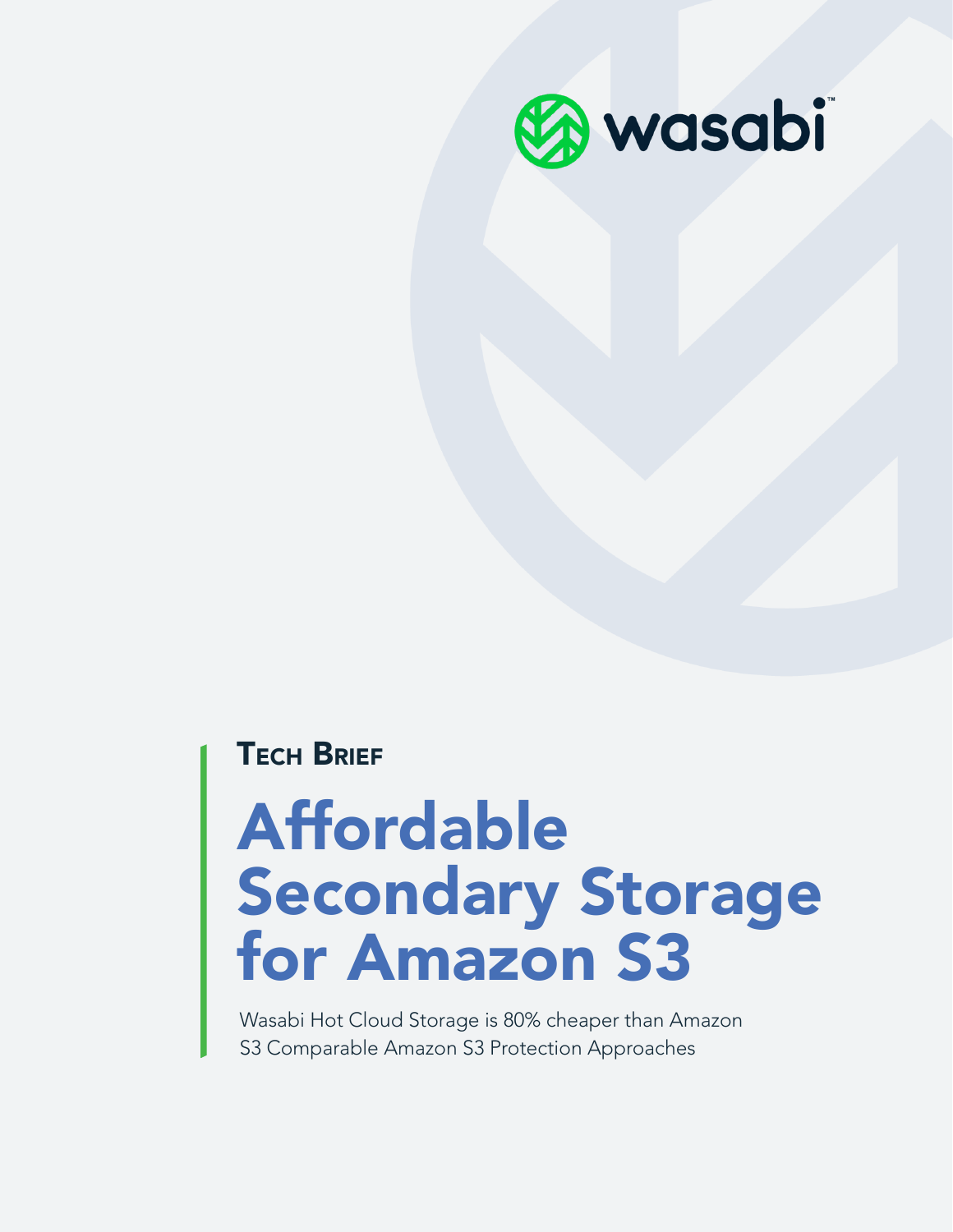# Improve Availability and Mitigate Risk with Wasabi

Wasabi hot cloud storage is a cost-effective alternative to Amazon S3 Cross-Region Replication (CRR) for secondary storage. You can keep a live copy of your S3 data on Wasabi for 80% cheaper than the price of CRR.

This tech brief reviews the advantages of using Wasabi as a secondary cloud storage service. You will learn how you can:

- Slash secondary storage costs and reduce risks with Wasabi
- Ensure continuous access to your business-critical data in the event of a regional S3 failure
- Protect your S3 data against malicious attacks and administrative mishaps
- Preserve all your existing S3 management tools and practices

# Amazon S3 CRR is Prohibitively **Expensive**

CRR can help you ensure continuous availability in the event of a regional outage, but it is far too expensive for most customers. CRR effectively doubles your storage costs; you pay full, S3 Standard Storage prices to maintain a duplicate copy of your data in a second S3 Region.

CRR essentially amounts to an overpriced insurance policy. Your incremental expenses are likely to exceed revenue lost due to S3 outages in any given year.

#### Wasabi Hot Cloud Storage is an Affordable CRR Alternative

Wasabi hot cloud storage is extremely affordable, fast and reliable cloud object storage, for any purpose, including secondary storage. Wasabi is 80% cheaper than Amazon S3, up to 6x faster than S3 and fully compatible with S3, making it an ideal secondary storage platform for S3 customers.

You can Wasabi to add geo-redundancy to your storage architecture for a fraction of the cost of CRR. Better still, you'll no longer be wholly dependent on a single service provider.

# Straightforward, Disruptive Pricing

Wasabi's mission is to make cloud storage a simple, open-standard commodity and utility, just like electricity. To that end we offer a single product that is easy to understand, easy to order and costeffective to scale. With Wasabi there are no confusing storage tiers to decipher and no complicated fee structures to decode.

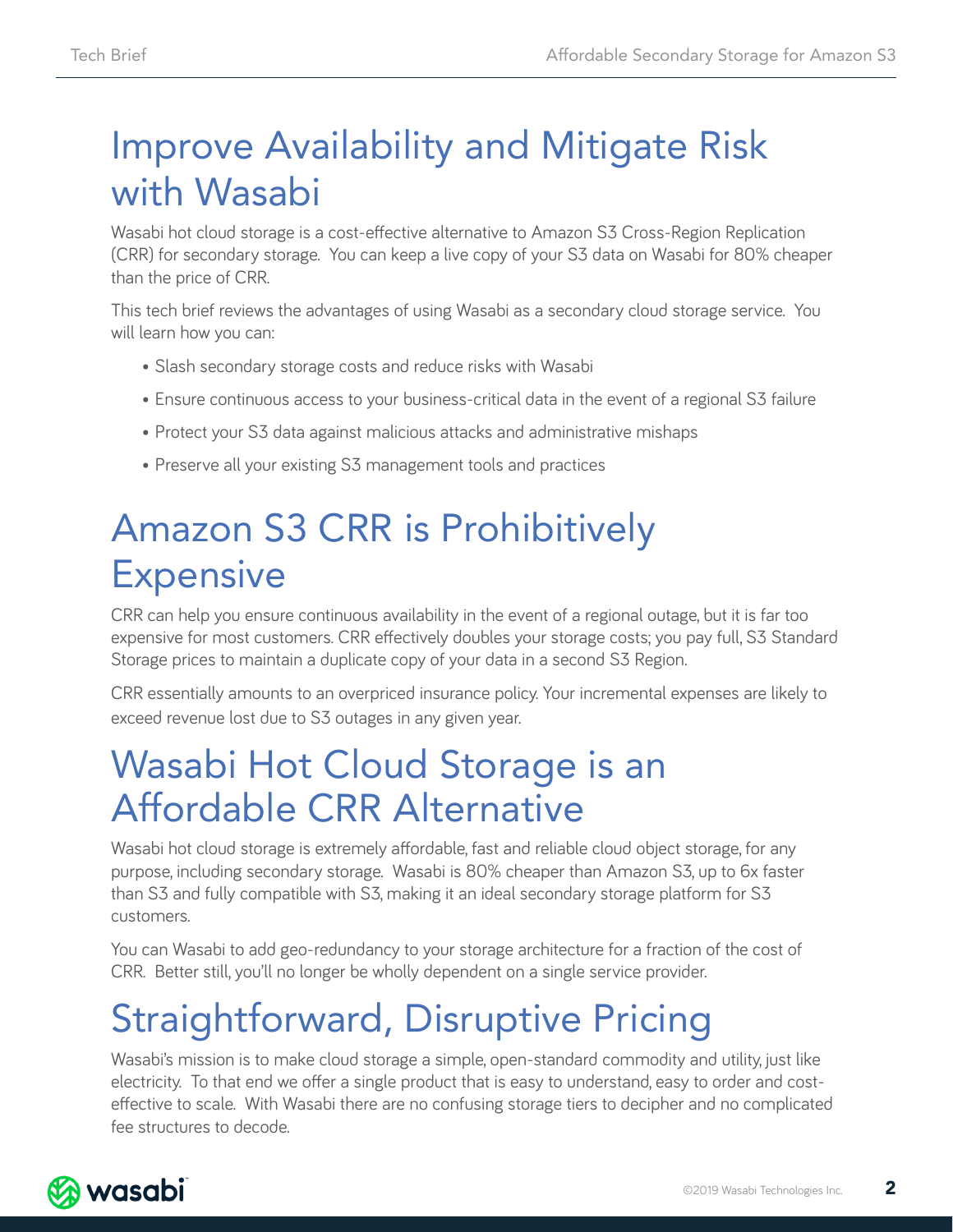Wasabi hot cloud storage costs a flat \$.0059/GB/month, compared to \$.023/GB/month for S3 Standard. And unlike Amazon, we don't impose extra fees to retrieve data from storage, and we don't impose extra fees for PUT, COPY, POST, LIST, GET or other operations.

# Robust Data Durability and Protection

Wasabi hot cloud storage is engineered for extreme data durability, integrity and security. Wasabi provides eleven 9s object durability (just like S3 Standard) to protect against hardware failures and media errors, so you can replicate your S3 data to Wasabi with confidence.

In addition, Wasabi supports a data immutability capability that lets you easily recover from administrative mishaps or malicious attacks that might have destroyed or altered your S3 data. When you create a Wasabi storage bucket you have the option of making it immutable for a configurable period of time. An immutable object cannot be deleted or modified by anyone including Wasabi.

Wasabi data immutability mitigates the most common causes of data loss and tampering including:

- Accidental file deletions or edits
- Bugs in application software
- Malicious programs like viruses and ransomware

#### Amazon Compatible

Wasabi supports a simple, standards-based REST API that is 100% bit-compatible with Amazon S3. That means all your existing S3 storage management applications and administrative practices will work seamlessly with Wasabi.

Wasabi's Performance and Certification Team (PACT) has validated interoperability with a variety of free and commercial storage applications. See [wasabi.com/help/interop-results](http://wasabi.com/help/interop-results) for a complete list of certified products and tools.

# Summary

You can improve availability and mitigate risk by using Wasabi as a secondary storage service. A fraction the cost of AWS CRR, Wasabi hot cloud storage can help you:

- Ensure business continuity in the event of a regional S3 failure
- Safeguard data against malicious attacks and administrative mishaps
- Maintain your existing S3 management tools and practices

# Next Steps

- •[CONTACT WASABI TODAY.](https://wasabi.com/contact/) Learn more about our price, performance and protection benefits.
- **[TRY WASABI FOR FREE.](http://www.wasabi.com/#free-trial)** Get up to 1 TB for 30 days.